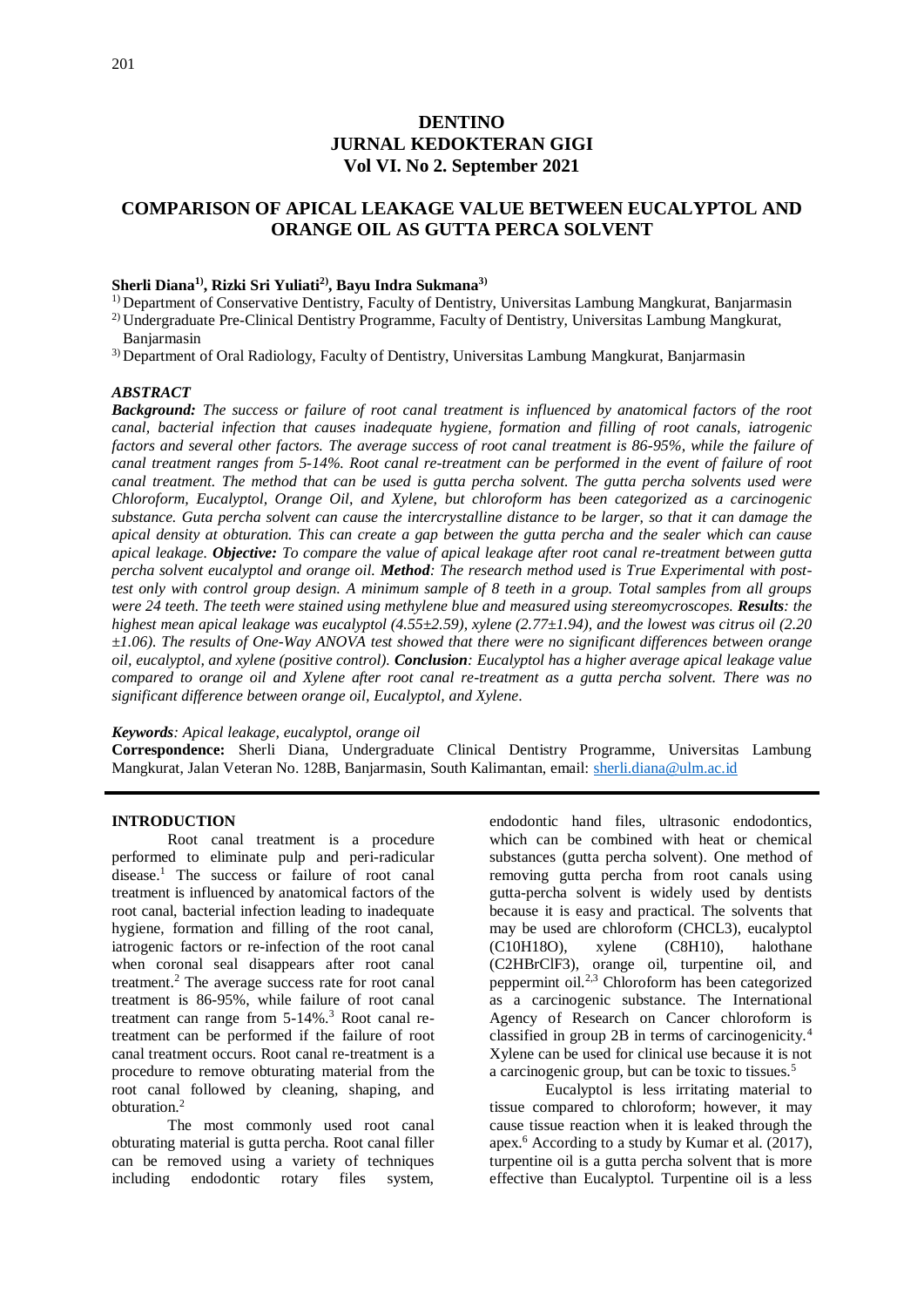toxic solvent than chloroform and xylene but has the same efficiency as xylene and better than eucalyptol and peppermint oil.

Research conducted by Tanujaya et al. (2020) mentioned that citrus oil is a material with better biocompatibility than chloroform and eucalyptol. Orange oil has no harmful effects, has low solubility in water, and is soluble in alcohol. Orange oil is also in the pharmaceutical field for anti-tumor effect, fragrance and food flavoring.<sup>7</sup> Orange oil has the same ability as xylene in softening gutta percha. Xylene is the strongest material for softening gutta percha followed by citrus oil, eucalyptus oil, halothane, and chloroform.

Research conducted by Dagna et al. (2017) revealed that gutta percha removal using chloroform can increase the porosity and permeability of dentin. Chloroform may as well increase the distance of intercrystalline so that it can damage the apical density at obturation. Guttapercha solvents such as chloroform, eucalyptol, and xylene can reduce the viscosity of gutta-percha in the more liquid state and increase its plasticity more than the plasticity in the thermoplastic state. This change allows gutta percha to flow into small, curved canals.<sup>9</sup>

Research conducted by Yadav et al. (2016) from observations using a stereomicroscope with a magnification of 60 times, it can be seen visually that the morphological changes of the remaining 5 mm of apical become reduced in density, besides that there is a gap between the gutta percha and the sealer, causing apical leakage. after root canal preparation using gutta percha solvent combined with reamer. Based on the explanation above, this study was conducted to compare the value of apical leakage in root canal re-treatment between gutta percha eucalyptol solvent and citrus oil.

### **MATERIALS AND METHODS**

This research was conducted at Microbiology Laboratory and Clinical Pathology Laboratory, Faculty of Medicine, University of Lambung Mangkurat. This research was initiated by obtaining ethical clearance from the Ethics Committee of the Faculty of Dentistry, Lambung Mangkurat University No. 080/KEPKG-FKGULM/EC/XII/2018. The materials used in this study were extracted mandibular 1st or 2nd premolars, gutta percha, paper point, sealer (ADSEAL), eucalyptol, orange oil, xylene, 2.5% NaOCl, 17% EDTA, 0.2% chlorhexidine, methylene blue, nail polish, saline (NaCl) 0.9%, and glass ionomer cement (GIC) fuji IX.

The method used in this research is true experimental with post-test only and control group design. The minimum sample was 8 teeth per group. The total sample from all groups was 24

teeth. Initial preparation comprised of the cleaning, washing, and storing of the teeth in 0.9% saline (NaCl) solution. After the tooth was immersed in saline solution for 24 hours, then the tooth was cut using a diamond cutting wheels bur to the Cemento-Enamel Junction. The tooth was then treated with a root canal treatment using conventional techniques and obturated using the single cone technique. After that the teeth were divided into 3 groups. Group 1, teeth subjected to re-root canal treatment using Eucalyptol as a guttapercha solvent. Group 2, teeth subjected to re-root canal treatment using citrus oil as a gutta-percha solvent. Group 3, a positive control using xylene as a gutta-percha solvent. Gutta percha was removed using a gates gliden drill. After the completion of gutta-percha removal, irrigation was carried out with 2.5% NaOCl solution, 17% EDTA, and 0.2% chlorhexidine using a hypodermic needle and syringe to remove the remaining gutta-percha residue and minimize the organic components of the root canal.

The teeth were then proceeded with the staining process. Teeth were coated with 2-layered nail polish except for 2 mm in the apical part. The teeth from the three groups were then placed in a separate glass beaker containing 2% methylene Blue and stored in an incubator at  $37^{\circ}$ C for 48 hours. Nail polish at the apical tooth was then washed and removed with nail polish remover. Subsequently, the teeth were cut longitudinally to produce buccal and lingual sections.

Leakage was observed only in one section of the root with the longest penetration of methylene blue and was measured using a stereomicroscope with a magnification of 60 times, calibration 0.12 mm per strip from the apical foramen to the longest penetration of methylene blue. The penetration of methylene blue is measured by reading the number printed on the stereomicroscope, then the result is multiplied by 0.12 to convert the micrometer to millimeter units.

Data were analysed using a parametric test, namely One Way ANOVA at 95% confidence level, then continued with Post Hoc LSD if there was a significant difference.

#### **RESULTS**

The results for the average value comparison of apical leakage after root canal retreatment between gutta percha eucalyptol solvent and orange oil are presented in Table 1: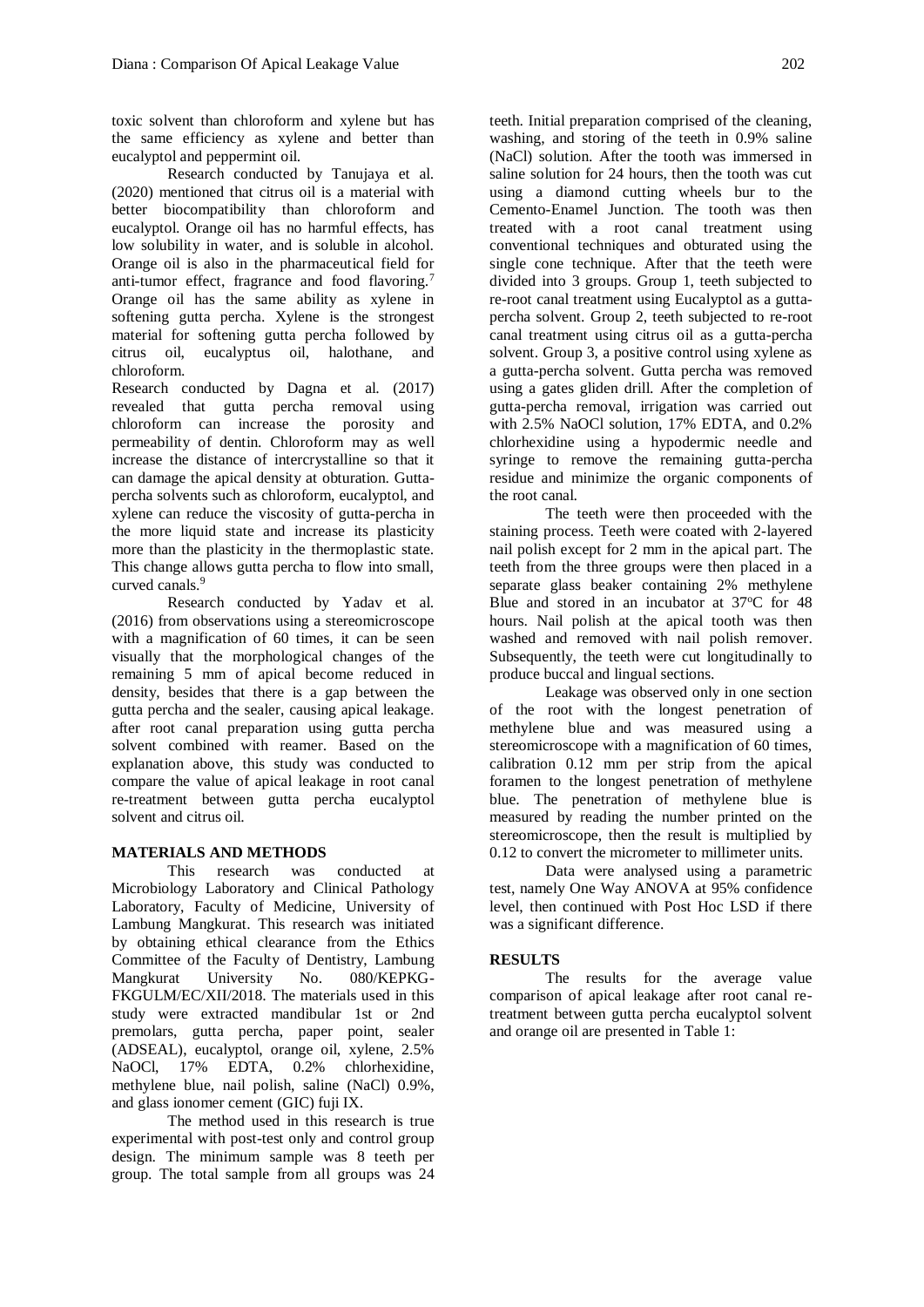**Table 1.** Average (Mean) Value of Apical Leakage After Root Canal Retreatment Between Gutta Percha Eucalyptol, Citrus Oil and Xylene

| $Mean \pm SD$ (mm) |
|--------------------|
| $2.20 \pm 1.06$    |
| $4.55 + 2.59$      |
| $2.77 \pm 1.94$    |
|                    |

The highest average apical leakage value was observed in the eucalyptol group  $(4.55 \pm 2.59)$ mm) while the lowest apical leakage value was observed in the citrus oil group  $(2.20 \pm 1.06 \text{ mm})$ . The control group, xylene  $(2.77 \pm 1.94 \text{ mm})$ , had a lower apical leakage value than eucalyptol group  $(4.55\pm2.59$  mm) and higher than orange oil group  $(2.20 \pm 1.06 \text{ mm})$ .

The results of parametric test, namely One Way ANOVA, are presented in Table 2.

**Table 2**. One Way ANOVA Test Results Apical Leakage Value After Root Canal Retreatment between Guta Percha Eucalyptol, Citrus Oil, and Xylene (Control Group).

| Df. | Sig. |
|-----|------|
|     |      |
| 8   | 0.06 |
|     |      |
|     |      |

### **DISCUSSION**

According to Kazi et al. (2018), root canal dentin was exposed to gutta percha solvent during root canal re-treatment. Gutta percha solvents can generate physical and mechanical changes to the dentin. Gutta percha solvents can also reduce the amount of residual material. The apical microhardness of dentin decreased due to an increase in the number of exposed dentinal tubules and a decrease in the microhardness of the peritubular space around the pulp. The research of Khedmat et al. (2015) discovered that gutta percha solvent can soften enamel and dentin. Microscopic analysis demonstrated that the use of organic solvents can increase the residue of gutta percha and sealer on the walls of the root canal and dentinal tubules.<sup>2</sup>

According to the study of Mudrakola (2018), there was no significant difference between dentinal tubules that were free from root canal filling after the removal using gutta-percha chloroform, eucalyptol, and orange oil as solvents. The apical third presented dentinal tubules that were free of filling material compared to the centre of the root canal.<sup>11</sup> This study aligns with the study of Palhais et al. (2016) who investigated the effect of solvents on the bonding strength of resin sealers

on intra-radicular dentin after root canal retreatment, showing the µCT analysis results that solvent utilization had increased the effectiveness of root canal cleanliness. On examination, it was found that the remaining obturating material was found in the apical third of the tooth in which xylene and orange oil was applied. The use of eucalyptol presented the residue only in one third of the crown.<sup>12</sup>

This study used gates glided drill (GGD) as a tool combined with eucalyptol, orange oil, and xylene as solvents. This can also affect the value of apical leakage. According to Virdee and Thomas (2017), gutta-percha extraction using a heated plugger, gates glidden drill (GGD), and chloroform showed that chloroform and GGD had a higher apical leakage value than the use of a heated plugger.<sup>13</sup> The use of GGD during preparation can cut the root canal wall, causing the accumulation of debris which promote the formation of smear layer. The smear layer contains organic and inorganic components, causing apical leakage. Friction when the GGD rotates can also generate heat which can soften gutta percha and change the density between the filling material and the root canal wall.

This study used root canal irrigation, including 2.5% NaOCl, 17% EDTA, and 0.2% chlorhexidine without any intermediate flushes. This can also foster the occurrence of apical leakage because Silva et al (2017) who examined the effect of intermediate flushes reported that a higher apical leak was observed without the use of intermediate flush than those with an intermediate flush. This is due to the accumulation of smear layer at the apical of the teeth.<sup>15</sup> Based on the result of this study, it can be concluded that the gutta percha Eucalyptol solvent has a higher average value of apical leakage compared to Citrus Oil and Xylene after root canal re-treatment. There is no significant difference between Orange Oil, Eucalyptol, and Xylene.

#### **REFERENCES**

- 1. Wedagama DM, Hartini A, Ernawati L. Single Visit Endodontic Treatment on Left Maxillary First Molar With Reciprocal System. Interdental: Jurnal Kedokteran Gigi. 2019; 15(1): 30-33.
- 2. Tabassum S, Khan FR. Failure of Endodontic Treatment: The Usual Suspects. Eur J Dent. 2016; 10 (1): 144-147.
- 3. Kumar A, Pandey KR, Mishra A*.* A comparative evaluation of efficacy of chloroform, xylene, rectified white turpentine oil, eucalyptus oil and peppermint oil as GuttaPercha solvent: An in vitro study. Rama Univ J Dent Sci Maret 2017; 4 (1): 6-9.